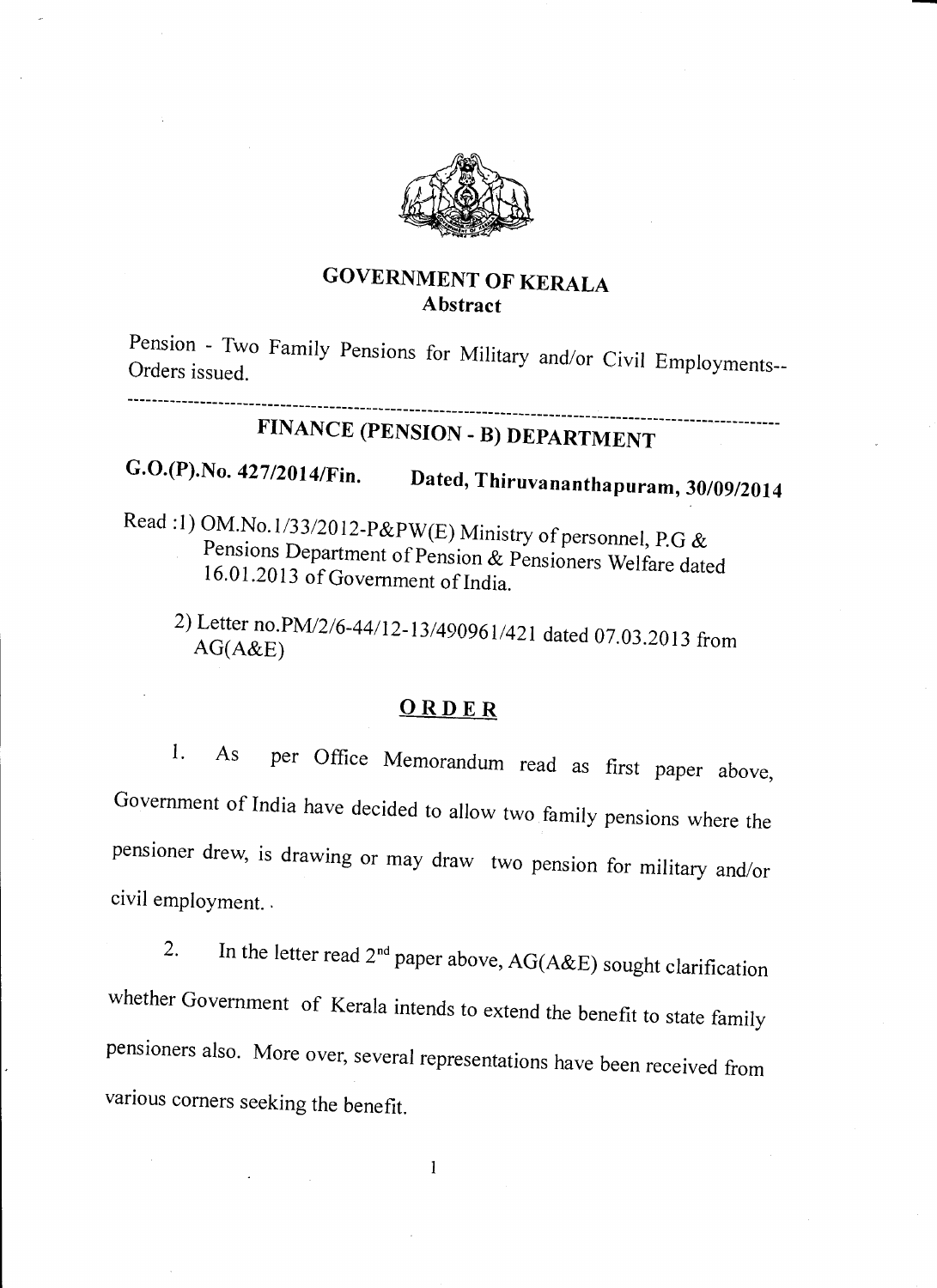3. Government have examined the matter in detail and are pleased to allow two family pensions where the pensioner drew, is drawing or may draw two pensions for military and /or civil employments on or after 01.01.1964 with monetary benefit with effect from  $1<sup>st</sup>$  October, 2014.

4. Necessary amendments to relevant rules in Part III, KSRs will be issued separately.

By Order of the Governor,

#### Dr.K.M. Abraham Additional Chief Secretary(Finance)

To

The Principal Accountant General (A&E), Kerala, Thiruvananthapuram.

The Principal Accountant General (G&S SA), Kerala, Thiruvananthapuram.

The Accountant General (E&RSA), Kerala, Thiruvananthapuram.

All Heads of Departments and Offices.

All Departments (All Sections) of the Secretariat including Law Department.

The Secretary, Kerala Public Service Commission, Thiruvananthapuram (with C.L).<br>The Secretary, Kerala State Electricity Board, Thiruvananthapuram (with cL).

All Secretaries, Additional Secretaries, Joint Secretaries, Deputy Secretaries and

Under Secretaries to Government.

The Secretary to Governor.

The Private Secretaries to Speaker, Deputy Speaker, the Leader of Opposition and Government Chief Whip.

The Private Secretaries to chief Minister and other Ministers.

The Additional /Deputy Secretary to Chief Secretary.

The secretary, ombudsman for Local Self Government Institutions, Thiruvananthapuram.

The Secretary, Kerala State Human Rights commission, Thiruvananthapuram. The Registrar, University of Kerala/ Cochin/Calicut (with C.L).